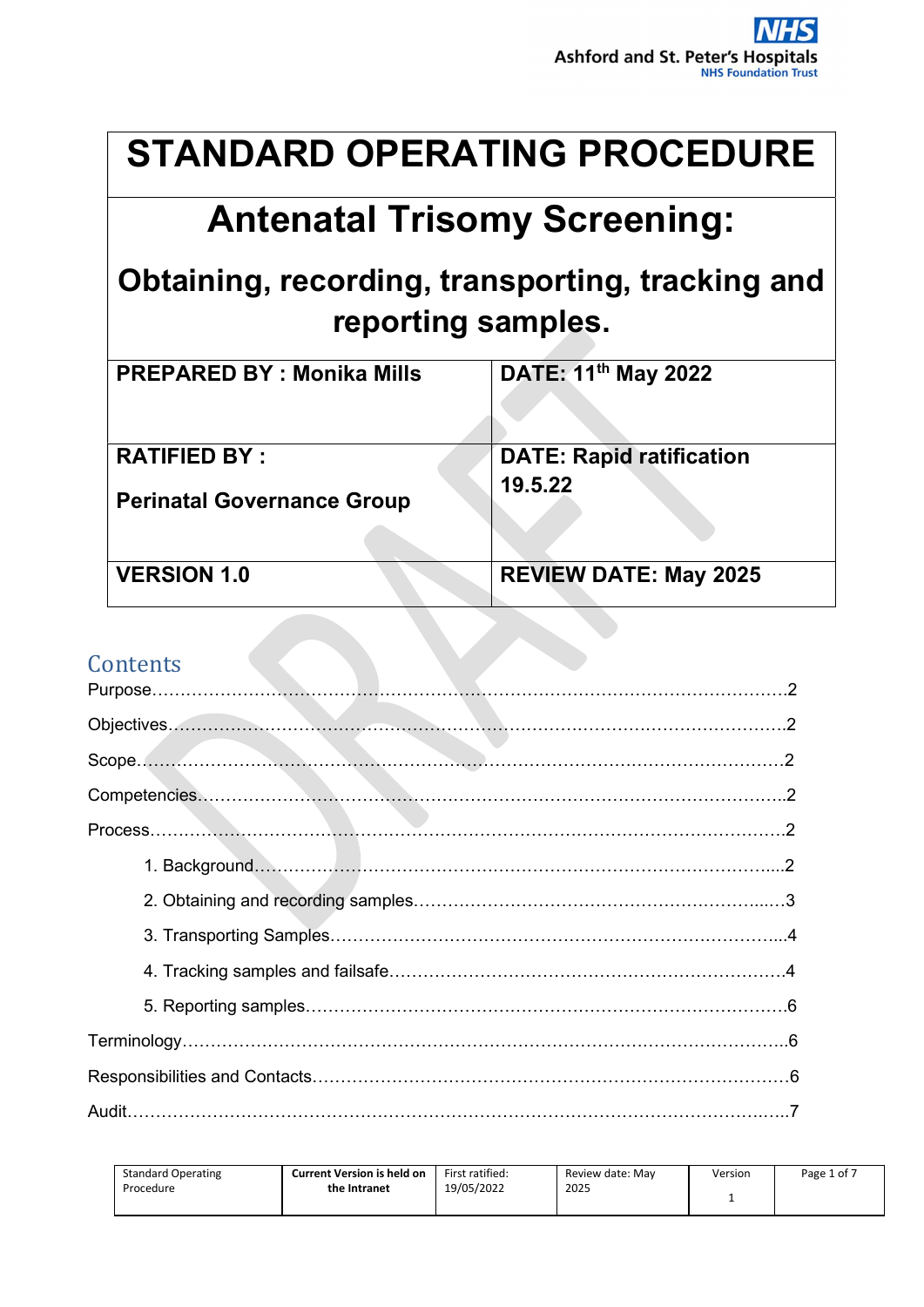### PURPOSE

The purpose of this Standard Operating Procedure (SOP) is to ensure that all relevant staff understand how Combined and Quadruple blood samples are collected, transported, tested, tracked and reported.

### **OBJECTIVE**

To be able to provide safe Trisomy screening service to all eligible population. This includes:

- Combined blood test (CBT) samples up to 13+6 gestation,
- Quadruple (QUAD) bloods samples (T21 only) from 14+2 till 20+0 gestation
- PAPP-A only samples for women who decline screening but accept PAPP-A for the purpose of Tommy's app assessment.

#### **SCOPE**

This guidance is relevant to following staff groups:

- All staff working within Maternity including Midwives, Obstetricians, Maternity Support workers and Student Midwives.
- All staff working to manage the patient pathway Ultrasound, phlebotomy and all clerical staff involved in the process of maternal antenatal screening

#### **COMPETENCIES**

- 1. In obtaining blood samples Midwives, sonographers and MSWs
- 2. Understating of Trisomy screening
- 3. Ability to use BadgerNet.
- 4. Screening team to have access and to be able to use LifeCycle Web portal.

## **PROCESS**

## 1. Background

All women attending for antenatal care before 20 weeks gestation will be offered antenatal screening for Down's, Edward's and Patau's syndromes.

Screening is offered in 2 forms depending on gestation and technical ability to obtain certain images and measurements during USS examination.

- 1. Combined test- Up to 13+6 (or Crown Rump Length of 45mm-84mm) and NT measurement, with accompanying blood serum of Beta hCG and PAPP-A. This test offers screening for Down's, Edward's and Patau's Syndromes. Recommended test for multiple pregnancies.
- 2. Quadruple test- From 14+2 (or Head Circumference of 101 to 170mm) a blood serum of Beta hCG, AFP and uE3 and Inhibin A. This test offers screening for Down's Syndrome only. Refer to Ultrasound Guideline

The woman may choose:

| <b>Standard Operating</b> | <b>Current Version is held on</b> | First ratified: | Review date: May | Version | Page 2 of 7 |
|---------------------------|-----------------------------------|-----------------|------------------|---------|-------------|
| Procedure                 | the Intranet                      | 19/05/2022      | 2025             |         |             |
|                           |                                   |                 |                  |         |             |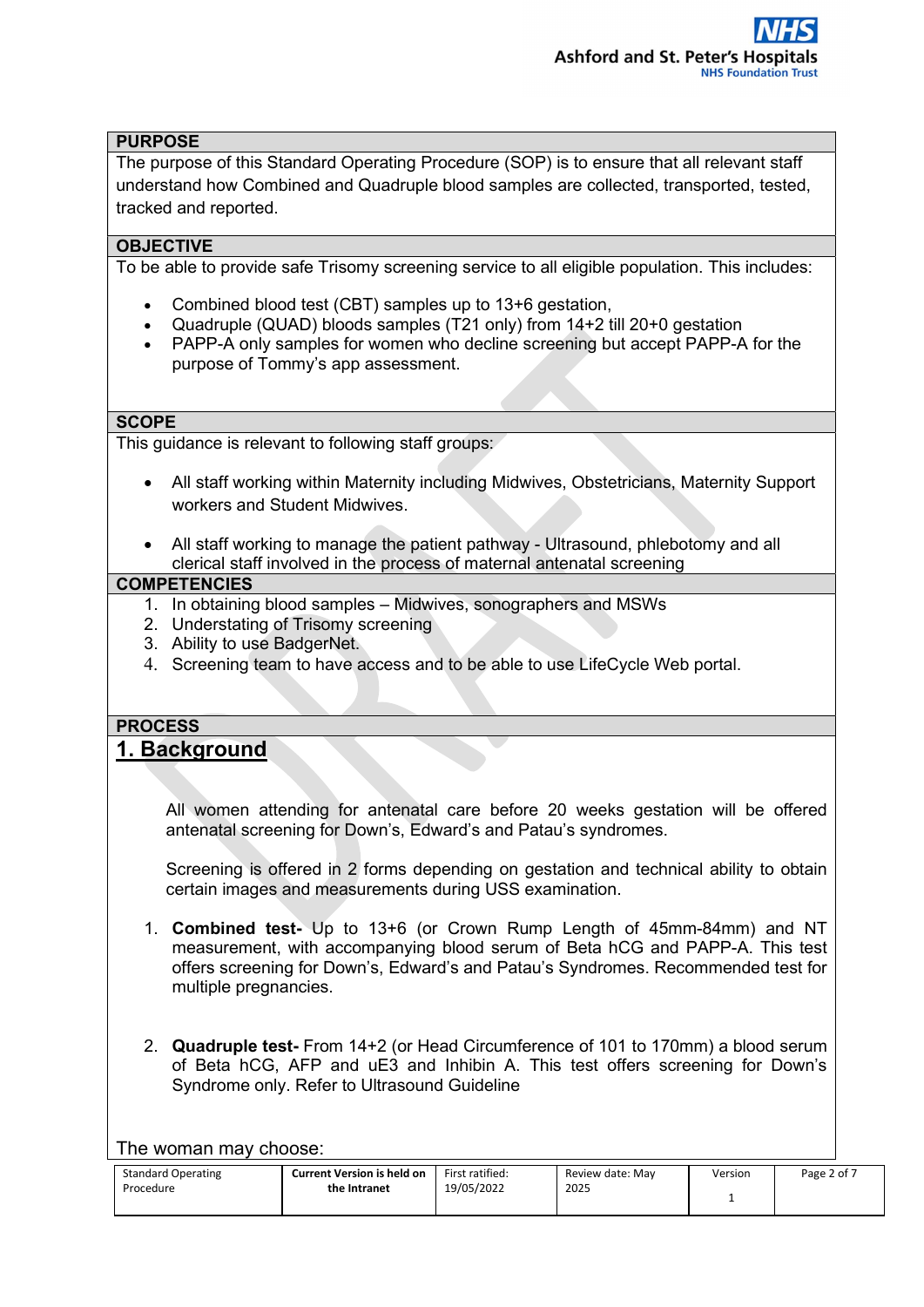- To have screening for all 3 conditions (T21, T18, T13)
- To have screening for Down's syndrome only (T21)
- To have screening for Edward's and Patau's syndromes only (T18, T13)
- To decline all screening
- To accept PAPP-A only

## 2. Obtaining and recording samples

- The NHS England and Improvement "Screening Tests for You and Your Baby" QR Code is sent to the woman by the Maternity Ultrasound Department with the scan appointment. Consent is obtained at either Booking appointment or scan and recorded on BadgerNet and viewpoint by Booking Midwife or Sonographer. Copies can also be downloaded in other languages from https://www.gov.uk/government/publications/screening-tests-for-you-and-your-baby Languages available include: Arabic, Bengali, Chinese, French, Latvian, Lithuanian, Polish, Portuguese, Punjabi, Romanian, Somali, Urdu. An Easy-Read version and
- mp3 files are also available. Blood sample request form is generated by the sonographer during 1<sup>st</sup> trimester scan.
- A screening blood sample must always be taken first if a full blood count is being taken at the same time. It is important that the correct order of draw is followed.
- Samples taken at St. Peter's will be processed by Berkshire & Surrey Pathology Services (BSPS) (located at St. Peter's Hospital). Samples taken at Ashford will be processed by Berkshire & Surrey Pathology Services at Frimley Park Hospital. Both labs will send samples to John Radcliffe Oxford University Hospital (OUH) laboratory for testing.
- PAPP-A only sample forms must have the yellow sticker stating "PAPP-A ONLY Declined CBT"
- All must be recorded as taken and by whom on BadgerNet.

## 3. Transporting Samples

OUH provide Mon-Fri transport from Wexham Park Hospital (WPH) to OUH at 12pm.

The Oxford Screening Laboratory Room 4812 Clinical Biochemistry Level 4 John Radcliffe Hospital **Headington Oxford** OX3 9DU

## ASHFORD HOSPITAL SAMPLES

| <b>Standard Operating</b> | <b>Current Version is held on</b> | First ratified: | Review date: Mav | Version | Page 3 of 7 |
|---------------------------|-----------------------------------|-----------------|------------------|---------|-------------|
| Procedure                 | the Intranet                      | 19/05/2022      | 2025             |         |             |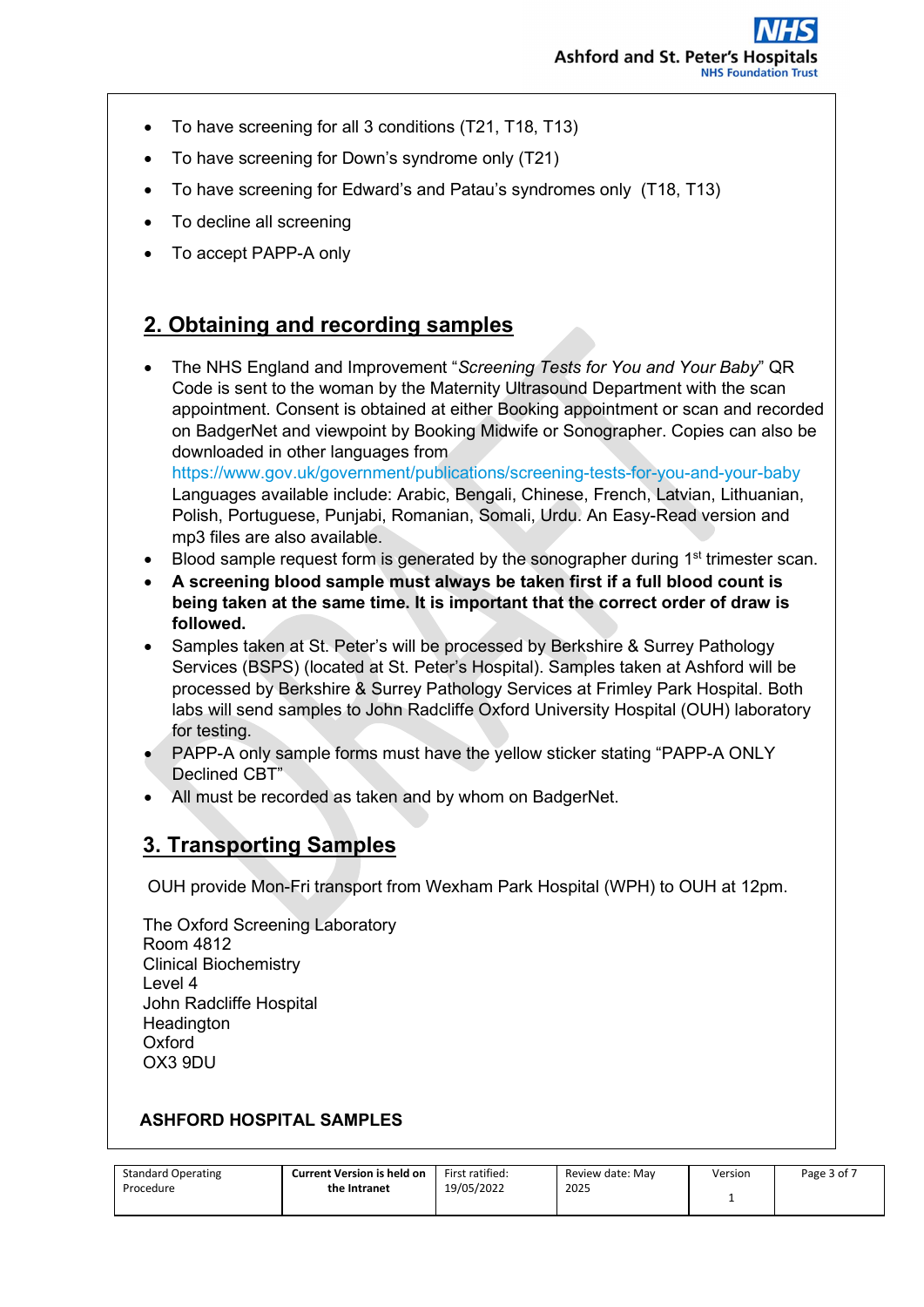Monday – Thursday: All samples taken are collected by BSPS shuttle and transported daily to Frimley Park Hospital (FPH). These are then transported by BSPS together with FPH samples to WPH on a daily 9 am transport. Samples are placed to the OUH box by the sendaway staff in the WPH laboratory. BSPS have SOP in place.

Friday: samples are sent to FPH laboratory where they are spun and stored until Monday morning before being sent to WPH at 09:00 (then onwards to Oxford at 12:00pm).

## ST. PETER'S HOSPITAL SAMPLES

Monday -Thursday pm: All collected samples are packed up by the BSPS Sendaway team at St. Peter's Hospital laboratory to catch the 4 pm transit from SPH to Wexham Park for onward transit to Oxford the next day at 12:00pm.

**Friday:** samples to be sent to FPH late pm to be held over the weekend with FPH samples to then join up with Mon 9 am transit from FPH to WPH (then onwards to Oxford at 12:00pm).

## 4. Tracking samples and failsafe

Screening team checks that all women having first trimester scan and consenting for screening on the previous working day have had bloods taken or there is a documented reason why not - e.g. declined.

| <b>CBT</b>                                                      | <b>QUAD</b>                                                                    | <b>DECLINES</b>                                                                |
|-----------------------------------------------------------------|--------------------------------------------------------------------------------|--------------------------------------------------------------------------------|
| The screening team to<br>complete CBT tracking<br>every morning | to<br>The<br>screening<br>team<br>complete Quad Test tracking<br>every Monday. | The<br>screening<br>team<br>to<br>complete Quad Test tracking<br>every Monday. |
| Run Viewpoint "AN                                               | Run Viewpoint "HNC-Quad                                                        | Run Viewpoint "AN                                                              |
| screening NT search" for                                        | <b>Search</b> " for previous                                                   | <b>Screening CBT Decliners"</b>                                                |
| previous days date to                                           | Saturday to Friday dates to                                                    | for previous Saturday to                                                       |
| generate tracking list                                          | generate tracking list                                                         | Friday dates to generate<br>tracking list                                      |

To ensure that all samples have been taken and sent to OUH by the laboratory:

- a) Cross-check tracking list with barcode list from SPH BSPS Sendaway department, emailed to asp-tr.anscreening@nhs.net daily, showing bloods that have been sent to OUH.
- b) Cross-check tracking list with forms sent from Frimley BSPS Sendaway department lab (Ashford samples), e-mailed to asp-tr.anscreening@nhs.net daily, showing bloods that have been sent to OUH.

| <b>Standard Operating</b> | <b>Current Version is held on</b> | First ratified: | Review date: May | Version | Page 4 of 7 |
|---------------------------|-----------------------------------|-----------------|------------------|---------|-------------|
| Procedure                 | the Intranet                      | 19/05/2022      | 2025             |         |             |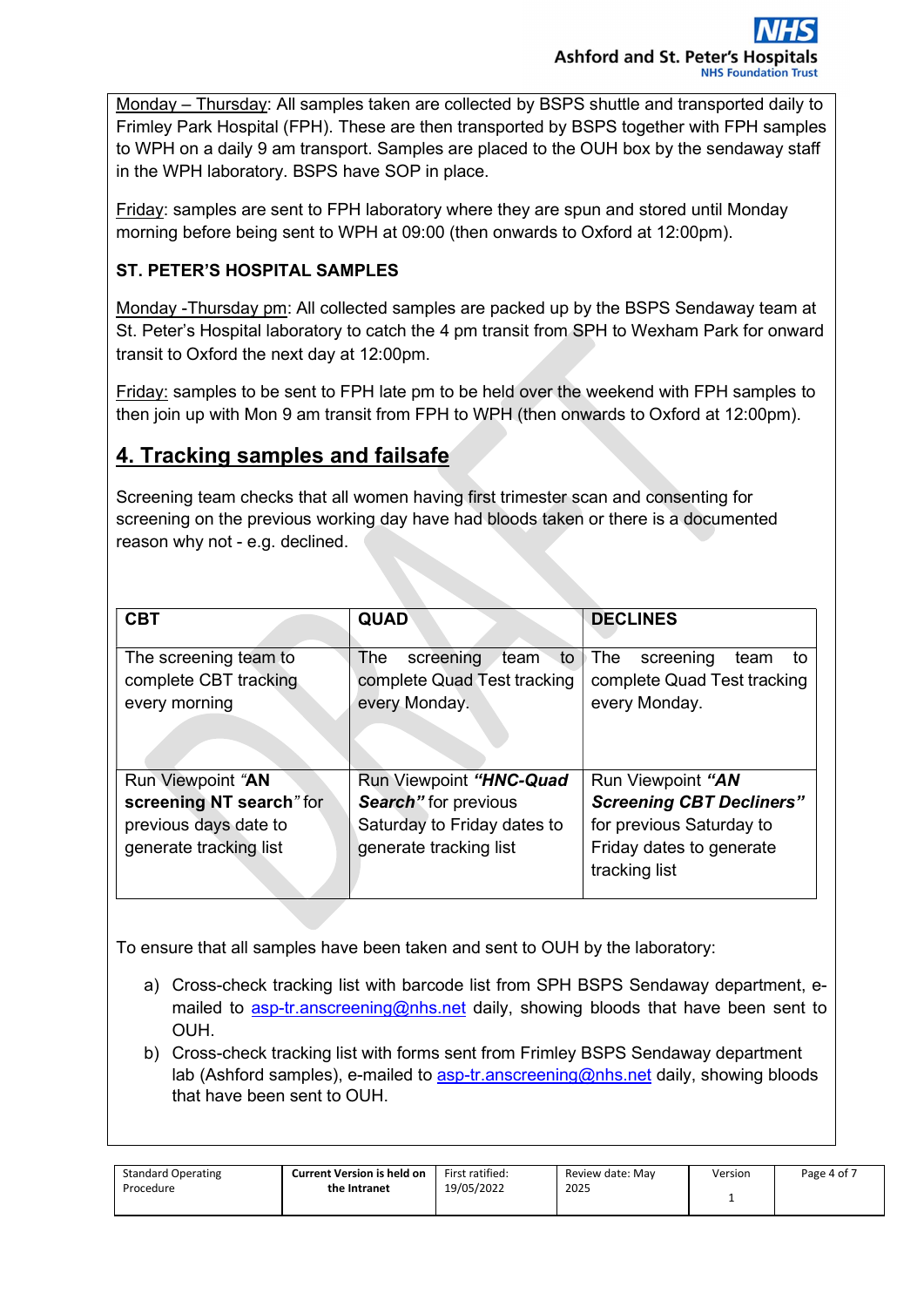If all blood samples are accounted for- write "all accounted for", sign & date & file in FASP Tracking Screening file.

Investigating discrepancies for any woman with no matching blood sample:

Viewpoint: Check for explanatory notes on scan/ comments/messages.

Badgernet: Check 'Full Notes'- Blood Tests Section/ Clinical Notes N.B. Samples taken late in the day or at Ashford may be sent on following day.

- The screening team will contact any woman, who has not had blood taken as expected, by the end of the next working day.
- Community midwife to be informed if unable to get hold of woman, and a letter to be sent to woman by first class post.
- Tracking lists with outstanding queries are to be filed in raised position, to draw attention to them. Tracking lists to be returned to normal position once all issues resolved and signed/dated.
- Arrange for blood to be taken if she still wants testing.
- If test declined, add to decliner list on CBT database & make entry on Viewpoint and BadgerNet.
- Annotate list with action taken.

Once samples arrive at OUT data will be entered on web based portal called LifeCycle. https://lifecycle.oxnet.nhs.uk/

(LifeCycle 7 is software provided by PerkinElmer; patient demographics and pregnancy details are recorded in the software, linked to the accompanying biochemistry specimen and a chance for trisomy calculated.

It allows screening team to:

- Lookup completed screening reports (and download if required)
- Review samples in process in the laboratory

 • Review samples on 'hold' – these may require: Confirmation of details that are unclear on the request card o Completion of missing details or Confirmation of IVF dates and US date/measurement if the gestation calculated by scan measurement and IVF details differ by >6 days – See incomplete request forms below.

• Review increased chance samples that require actioning.

• Review increased NTs (>3.5mm) – optional search, utilised by some screening teams)

Screening team has access to this portal and will check that all samples arrived by crosschecking the laboratory sent list with the received on LifeCycle. This is to ensure that all samples are accounted for and registered for testing.

| <b>Standard Operating</b> | <b>Current Version is held on</b> | First ratified: | Review date: May | Version | Page 5 of 7 |
|---------------------------|-----------------------------------|-----------------|------------------|---------|-------------|
| Procedure                 | the Intranet                      | 19/05/2022      | 2025             |         |             |
|                           |                                   |                 |                  |         |             |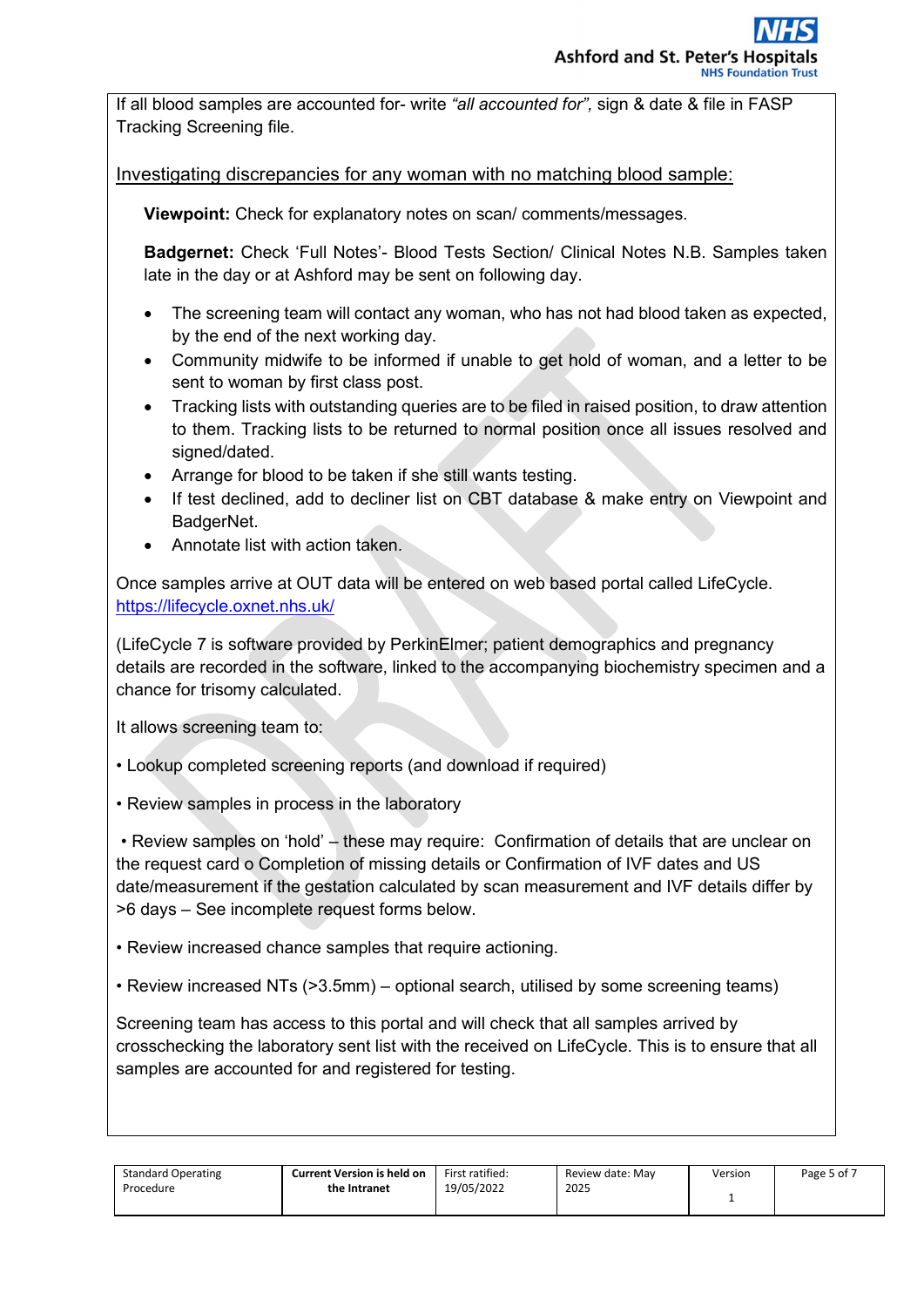#### Incomplete request forms

- Sonographer is responsible for checking that form is complete before it is given to the woman.
- If any essential data is missing from request form, OUH laboratory will put the sample on "Hold" and this will be highlighted in LifeCycle. Sample will not be processed until the query is resolved. Screening team will check LifeCycle daily and will resolve any queries identified.
- All incomplete forms to be recorded on specific database which is shared with scan team quarterly. This highlights if there are individuals who are repeatedly missing info from forms.

## 5. Reporting results

All results will be available to view and download on LifeCycle.

LOW CHANCE results will be published on LifeCycle. Screening team will review these daily and enter results on maternity system BadgerNet for the woman to be able view her results. A letter with the low chance results will be automatically sent to the woman from OUH.

HIGH CHANCE results will also be published on LifeCycle. Additionally the OUH laboratory will send an email to asp-tr.anscreening@nhs.net to alert the screening team of a high chance result. The screening midwife will contact the woman with the results. For further process details see Fetal Anomaly Screening Programme Policy.

Only after the woman is informed and counselled as per FASP policy will the results be published to BadgerNet.

If a risk is calculated for a women who did not opt for screening (ie pappA only requested), a DATIX should be completed so that learning can be embedded. The family must be contacted and a Duty of Candour performed.

#### **TERMINOLOGY**

| <b>BSPS</b> | - Berkshire Surrey Pathology Services                                                  |
|-------------|----------------------------------------------------------------------------------------|
| <b>CBT</b>  | - Combined Blood Test                                                                  |
| <b>FASP</b> | - Fetal Anomaly Screening Programme                                                    |
| <b>FPH</b>  | - Frimley Park Hospital                                                                |
| NT          | - Nuchal Translucency                                                                  |
| <b>QUAD</b> | - Quadruple Blood Test                                                                 |
| <b>OUH</b>  | - Oxford University Hospital                                                           |
| SOP         | - Standard Operating Procedure                                                         |
| י יהם       | $\mathsf{D}$ is $\mathsf{D}$ in the state of $\mathsf{D}$ in the state of $\mathsf{D}$ |

- SPH St. Peter's Hospital
- WPH Wexham Park Hospital

#### RESPONSIBILITES and CONTACTS

All staff involved in Trisomy screening are responsible for complying with this SOP

| <b>NAME</b>          | <b>POSITION</b>      | <b>LOCATION</b>         | <b>CONTACT</b>             |
|----------------------|----------------------|-------------------------|----------------------------|
| Monika Mills         | <b>ANNBS</b>         | ASPH NHS                | 01932 726152               |
|                      | Coordinator          | <b>Foundation Trust</b> | asp-tr.anscreening@nhs.net |
| <b>Sarah Watkins</b> | <b>ANNBS Support</b> | <b>ASPH NHS</b>         | 01932 726448               |
|                      | <b>Midwife</b>       | <b>Foundation Trust</b> | asp-tr.anscreening@nhs.net |

| <b>Standard Operating</b><br>Procedure | <b>Current Version is held on</b><br>the Intranet | First ratified:<br>19/05/2022 | Review date: May<br>2025 | Version | Page 6 of 7 |
|----------------------------------------|---------------------------------------------------|-------------------------------|--------------------------|---------|-------------|
|                                        |                                                   |                               |                          |         |             |